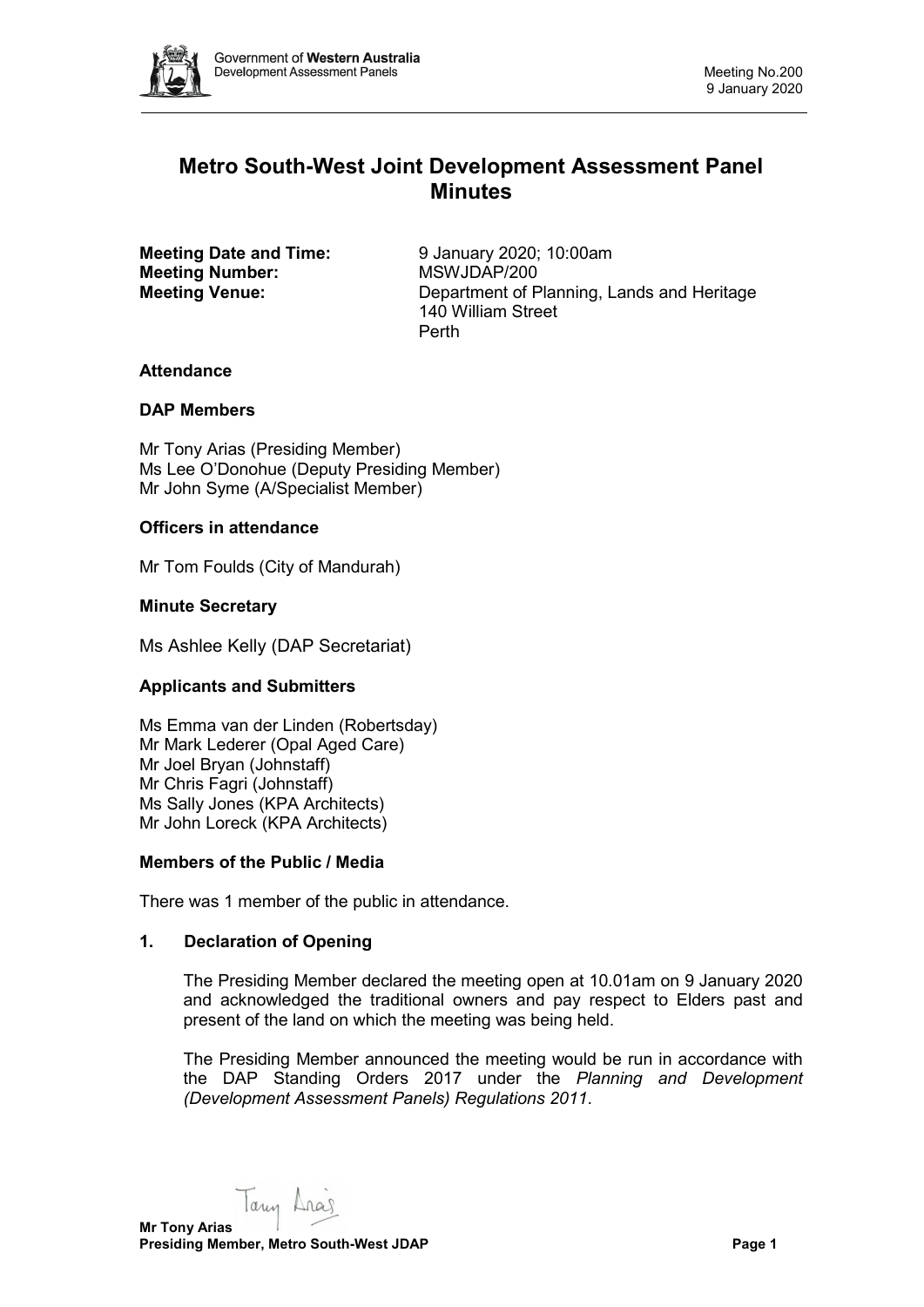

The Presiding Member advised that in accordance with Section 5.16 of the DAP Standing Orders 2017 which states *'A person must not use any electronic, visual or audio recording device or instrument to record the proceedings of the DAP meeting unless the Presiding Member has given permission to do so.',* the meeting would not be recorded.

# **2. Apologies**

Cr Caroline Knight (Local Government Member, City of Mandurah) Cr Darren Lee (Local Government Member, City of Mandurah)

#### **3. Members on Leave of Absence**

Nil

#### **4. Noting of Minutes**

DAP members noted that signed minutes of previous meetings are available on the [DAP website.](https://www.dplh.wa.gov.au/about/development-assessment-panels/daps-agendas-and-minutes)

#### **5. Declaration of Due Consideration**

All members declared that they had duly considered the documents.

#### **6. Disclosure of Interests**

Nil

# **7. Deputations and Presentations**

- **7.1** Ms Emma van der Linden addressed the DAP in support of the application at Item 8.1 and responded to questions from the panel.
- **7.2** Mr Tom Foulds (City of Mandurah) responded to questions from the panel in relation to Item 8.1.

# **PROCEDURAL MOTION**

**Moved by:** Mr Tony Arias **Seconded by:** Ms Lee O'Donohue

That the meeting be adjourned for a period of 10 minutes to allow members to discuss legal advice received from the Department of Planning, Lands and Heritage.

# **The Procedural Motion was put and CARRIED UNANIMOUSLY.**

**REASON:** To discuss legal advice received from the Department of Planning, Lands and Heritage.

*The meeting was adjourned at 10.19am The meeting was reconvened at 10.27am*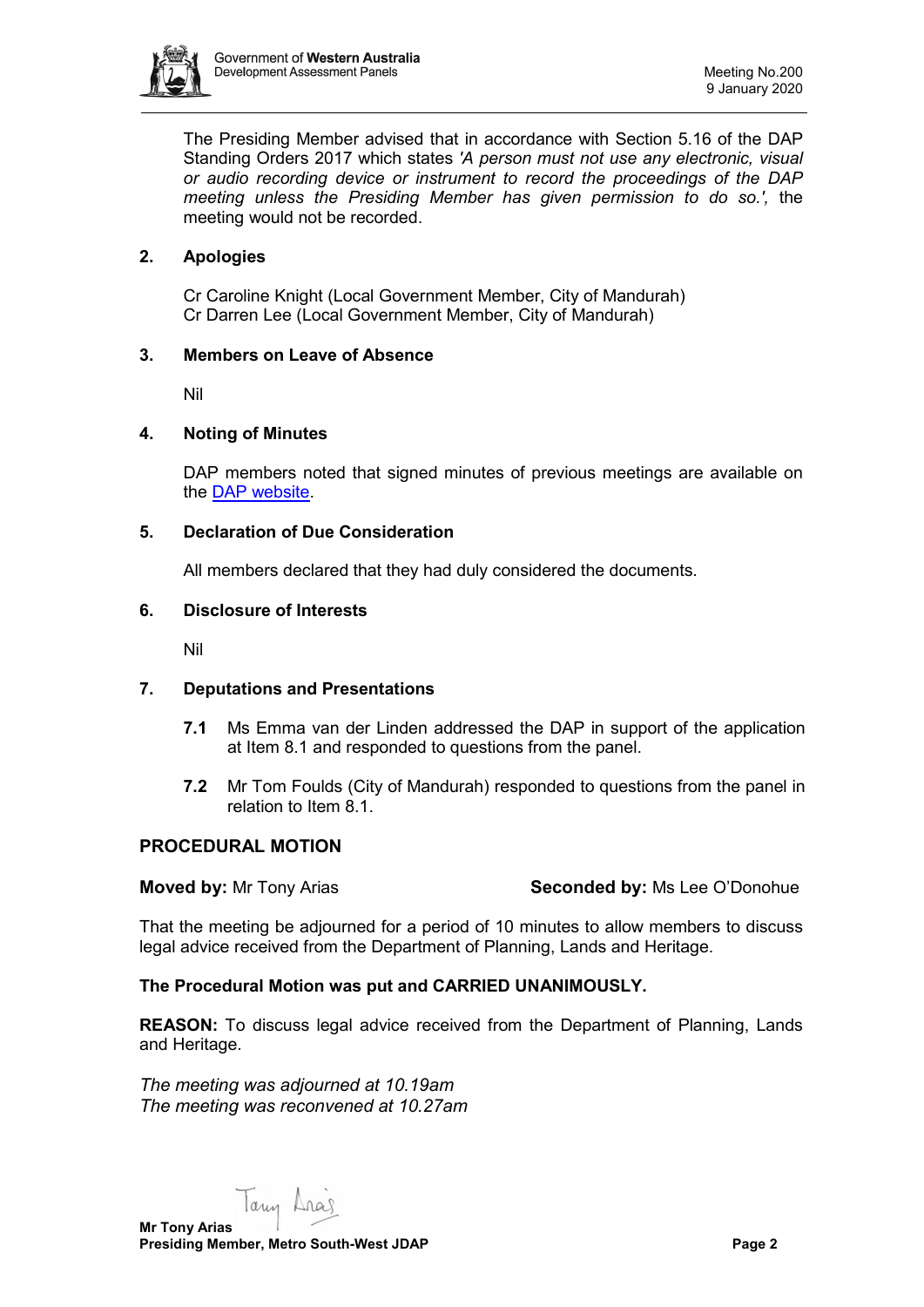

# **8. Form 1 – Responsible Authority Reports – DAP Application**

| <b>Property Location:</b>       | Lot 90 (87) Leisure Way, Halls Head                |
|---------------------------------|----------------------------------------------------|
| <b>Development Description:</b> | Three Storey Aged Care Facility with allied health |
|                                 | and incidental café.                               |
| Applicant:                      | Robertsday                                         |
| Owner:                          | <b>Bordland Pty Ltd</b>                            |
| Responsible Authority:          | City of Mandurah                                   |
| DAP File No:                    | DAP/19/01705                                       |
|                                 |                                                    |

#### **REPORT RECOMMENDATION**

#### **Moved by:** Nil **Seconded by:** Nil

That the Metro South West JDAP resolves to:

1. **Approve** DAP Application reference 19/01705 and accompanying plans (Project No 19-037 SK01, SK02, SK03, SK04, SK05, SK06, SK07) dated 12 November 2019 and Landscape Concept Master Plan (Plan 1907001 C1.101 Rev F) Dated November 2019 in accordance with Clause 68 of Schedule 2 (Deemed Provisions) of the *Planning and Development (Local Planning Schemes) Regulations 2015*, and the provisions of the City of Mandurah Town Planning Scheme No. 3, subject to the following conditions:

#### **Conditions**

- 1. This decision constitutes planning approval only and is valid for a period of two years from the date of approval. If the subject development is not substantially commenced within the two-year period, the approval shall lapse and be of no further effect.
- 2. The development shall be carried out and fully implemented in accordance with the details indicated on the stamped approved plan(s) unless otherwise required or agreed in writing by the City of Mandurah.
- 3. Prior to the commencement of the development/use, the proposed development shall be connected to sewer to the satisfaction of the City of Mandurah.
- 4. Prior to the occupation of the development, a vehicle crossover is to be constructed to the specification and satisfaction of the City of Mandurah. Once constructed, the vehicle cross over shall be maintained at all times to the satisfaction of the City of Mandurah. During construction, any existing landscaping, footpaths, infrastructure and associated brick paved areas within the road reserve shall be protected and/or re-instated to the satisfaction of the City of Mandurah.
- 5. All uncovered car parking bays, including any bays adjacent to kerbs or for those bays that are to be used for disabled parking shall be in accordance with the relevant Australian Standard.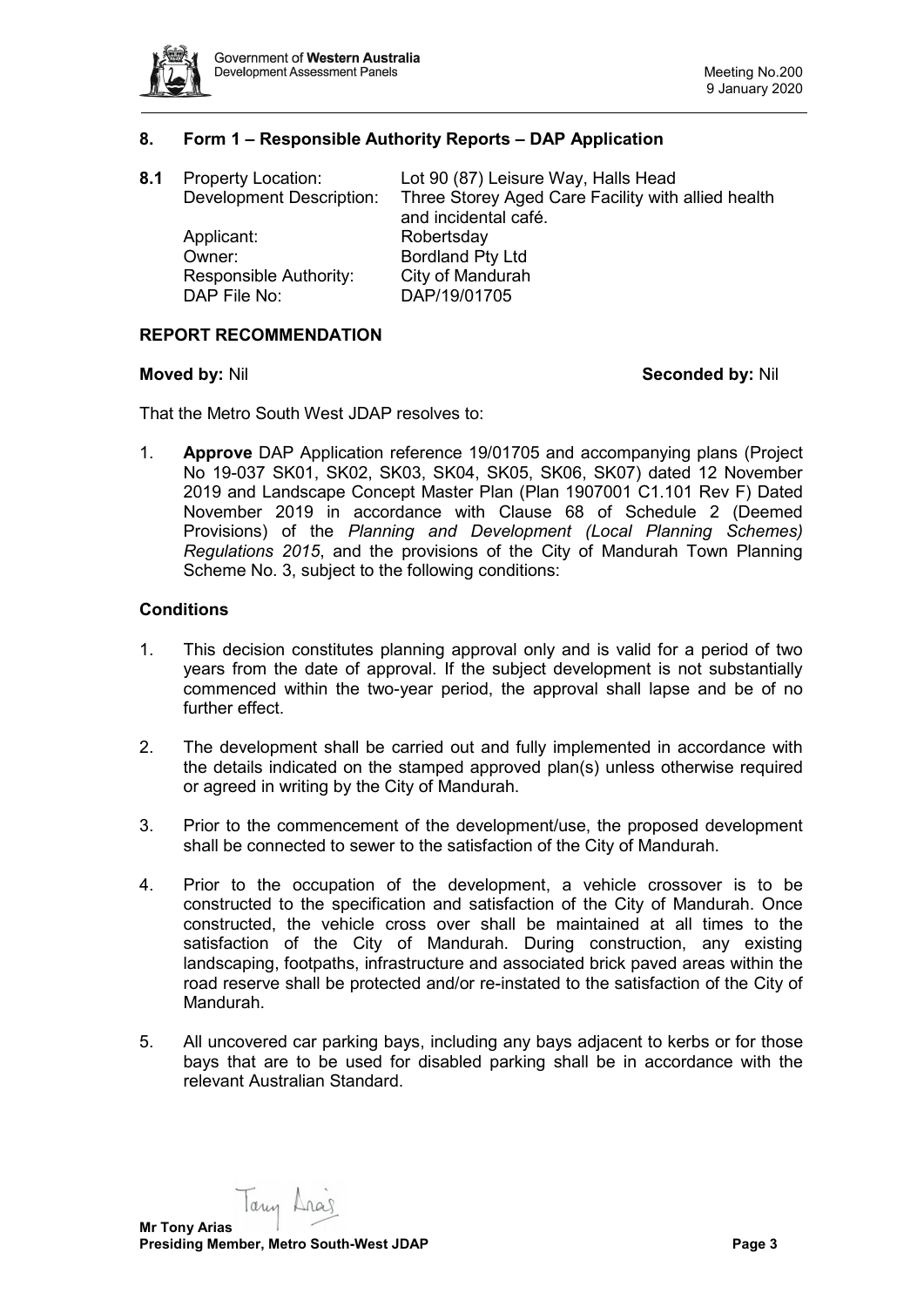- 6. The area to be used for the car parking in connection with the development hereby approved shall not be used for general storage or any other purpose other than the parking of motor vehicles to the satisfaction of the City of Mandurah.
- 7. All delivery vehicles must be located entirely on the site, and have their engines and refrigeration units turned off during loading and unloading of goods associated with the use of the site, and shall only access the site during the 'day period' of 7:00am to 7:00pm Monday to Saturday, and 9:00am to 7:00pm Sunday to the satisfaction of the City of Mandurah.
- 8. Prior to the commencement of site works, a Construction Management Plan shall be submitted to and approved by the City of Mandurah. The Plan must detail how the site will be managed during and after works are completed, in order to minimise issues associated with dust/sand, erosion, noise, vibration, traffic and general construction issues. The approved plan must thereafter be implemented to the satisfaction of the City of Mandurah.
- 9. The approved landscaping plan must be fully implemented and maintained to the satisfaction of the City of Mandurah, unless otherwise agreed in writing.
- 10. The approved Waste Management Plan shall be fully implemented to the satisfaction of the City of Mandurah, unless otherwise agreed in writing.
- 11. The approved Acoustic Report shall be fully implemented to the satisfaction of the City of Mandurah.
- 12. The approved Bushfire Management Plan, dated November 2019 must be fully implemented for the duration of the development to the satisfaction of the City of Mandurah, unless otherwise agreed in writing.

# **The Report Recommendation LAPSED for want of a mover and a seconder.**

# **PROCEDURAL MOTION**

#### **Moved by:** Ms Lee O'Donohue **Seconded by:** Mr John Syme

That the consideration of DAP Application DAP/19/01705 be deferred until 24 February 2020, in accordance with section 5.10.1a of the DAP Standing Orders 2017, for the following reasons:

• The application requires to be advertised in accordance with the mandatory 'SA' advertising requirements, as set out under Clause 7.3, of the City of Mandurah Town Planning Scheme No.3

# **The Procedural Motion was put and CARRIED UNANIMOUSLY.**

**REASON:** To ensure compliance with the 'SA' advertising requirements, as set out under Clause 7.3 of the City of Mandurah Town Planning Scheme No.3 and Clause 67 of the Deemed Provisions – Planning Development (Local Planning Schemes) Regulations.